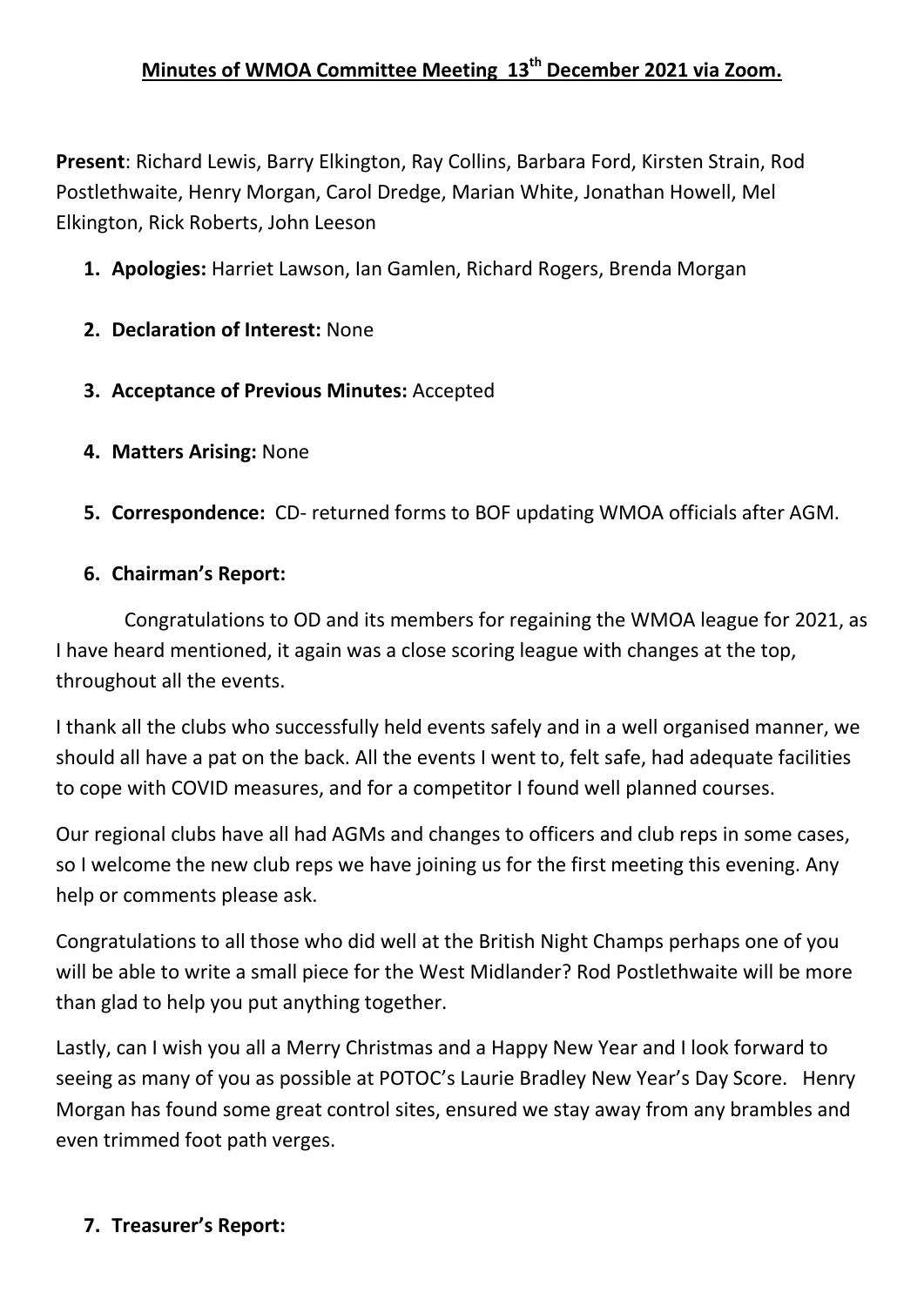Ian was not at the meeting but had sent round a copy of the accounts to all Committee members. There were no questions or comments made about these.

## **7b. Review of WMJS annual donation**

Ian had had an email discussion with Kirsten and Mel discussing this. Committee members were asked for their comments. RC asked whether £1000 annual grant was enough as it hadn't gone up recently to reflect inflation. JH in smaller clubs there were fewer Juniors which led to a lack of socialising opportunities resulting in Juniors drifting out of sport. WMJS allows this to happen which clubs can't do. All clubs need to recruit more Juniors.

RL suggested that we keep an eye on WMJS finances. If they need more money let us know. ME and KS thanked the committee for this.

## **8. Fixtures Report:**

Rick reported that he had held his first Zoom meeting with club fixtures secretaries in November. Most clubs were reporting problems with both permissions and capacity. 5 events had been registered for the WM League with plans for a further 1. For the Urban League 3 had been registered with plans for a further 2. This means it would not be possible to run the leagues in their current format.

All clubs were asked to look at adding events for next year or leagues would be very thin.

Looked at WM commitments for 2023. Midlands Champs should this again be part of SINS or an individual club event? There was discussion that if part of SINS it would need more courses being planned dependant on entry numbers. No Fixtures secretary wanted to accept Midland Champs for their own club event,

RL to speak to SINS coordinators from HOC and WRE to try and reach an agreement on this. Need to let BOF know urgently if not going to be part of SINS as trying to find another date to run this on may prove difficult now.

Junior Home Internationals  $7<sup>th</sup>/8<sup>th</sup>$  October 2023 to be held in West Midlands. WCH provisionally offered to take this on but on checking details- particularly the need to sort accommodation-felt this was too much to do. Suggested need for a collective of clubs. RL- offered help from WRE. BE offered to plan one of the days for Chasers. RC to enquire about accommodation at both Shugborough and Beaudesert. RR to email Fixtures Secretaries about what to do re JHI's.

## **8b. West Midlands League 2022 and Beyond**

WM League and WM Urban League cannot be combined due to different classes etc.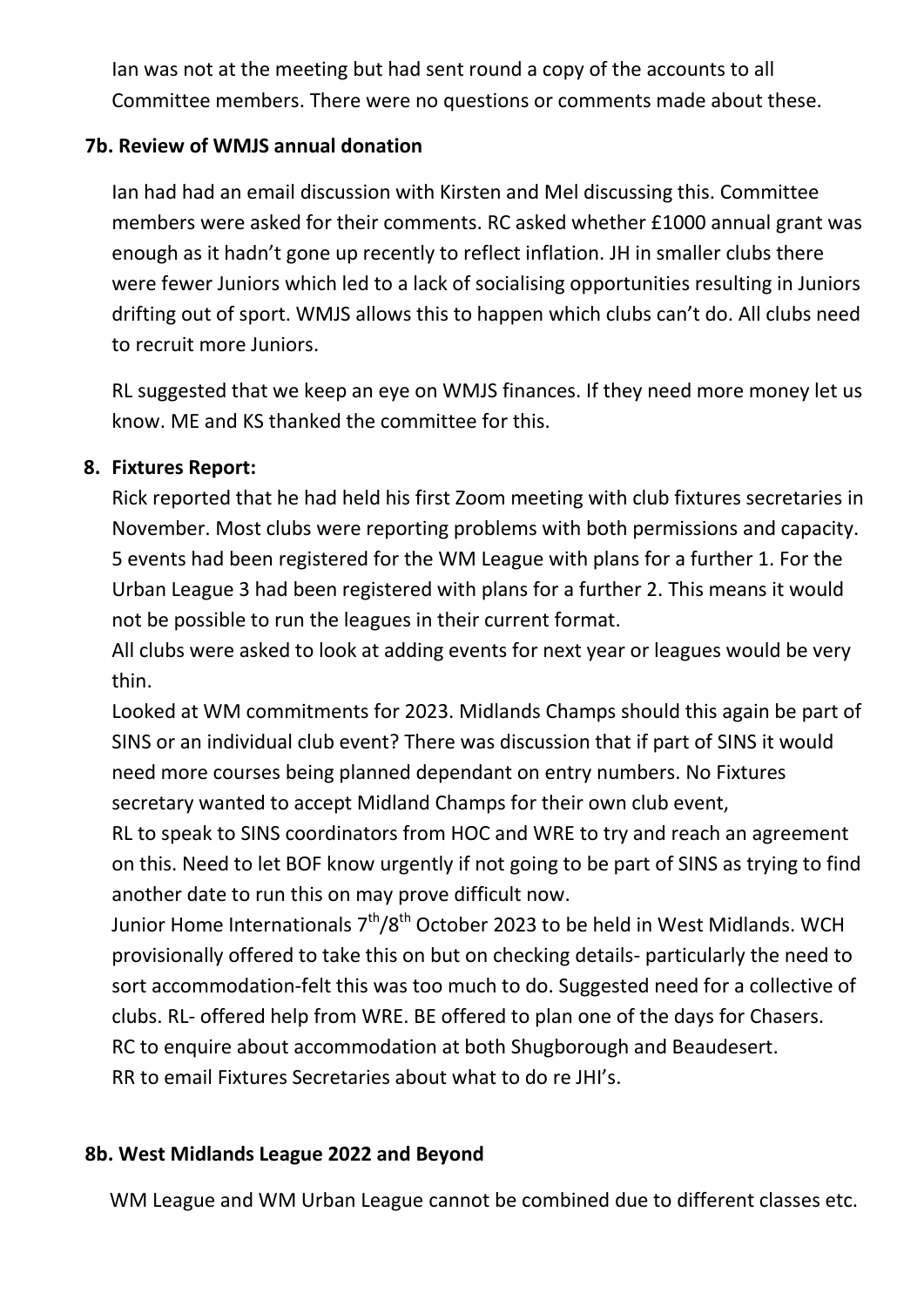After discussion it was agreed that the number of events to count in the League would be half the number of events plus one - Eg if there were 6 events it would be 4 to count, if 8 events it would be 5. Hopefully by middle of the year we would know how many would be in League and therefore how many would be needed to count. MW to check how this would work with setting up of Urban League.

#### **9. West Midlander:**

RP reported that there was an issue ready to go out before Christmas. CD to send list of officials and club reps to RP to update in West Midlander. Articles for future editions always gratefully received.

## **10. WMOA Website:**

No updates on website. Fixtures for next year to be put on. Promote Easyfunding on website for WMJS funds.

#### **11. Development:**

HM willing to organise an Organiser or Planners Course whichever clubs feel they need most. No Controllers course held for last 4/5 years may need another.

## **12.Update from Events and Competitions Committee:**

There had been no meetings and not a lot happening. Mike Cope is working with fixtures and event scheduling-still making events happen despite Covid. No progress re JK questionnaire.

## **13.WM Junior Squad:**

The Junior Inter-Regional Championships (JIRCs) took place on the 25th/26th September in the North East. Our small team of 3 juniors was down to two after one of them tested positive for COVID. A good weekend was had by those that went. We stayed in a bed and breakfast, paddled in the sea and flew kites. The orienteering was very testing but both juniors felt they improved as they got used to the complex terrain. Being in ad hoc relay teams enabled them to get to know juniors from other regions.

Zoom training restarted in October, with a schedule of two per month - one physical and one technical. These are generally well attended, with one junior even joining in technical training on a parent's phone in the back of the car as they drive home from their running club's evening session.

In October, 3 juniors joined the East Mids Junior Squad for a day training in Leicestershire. Thanks for EMJOS for the invite to an enjoyable day that got the juniors mixing well and learning about contour interpretation and compass bearings.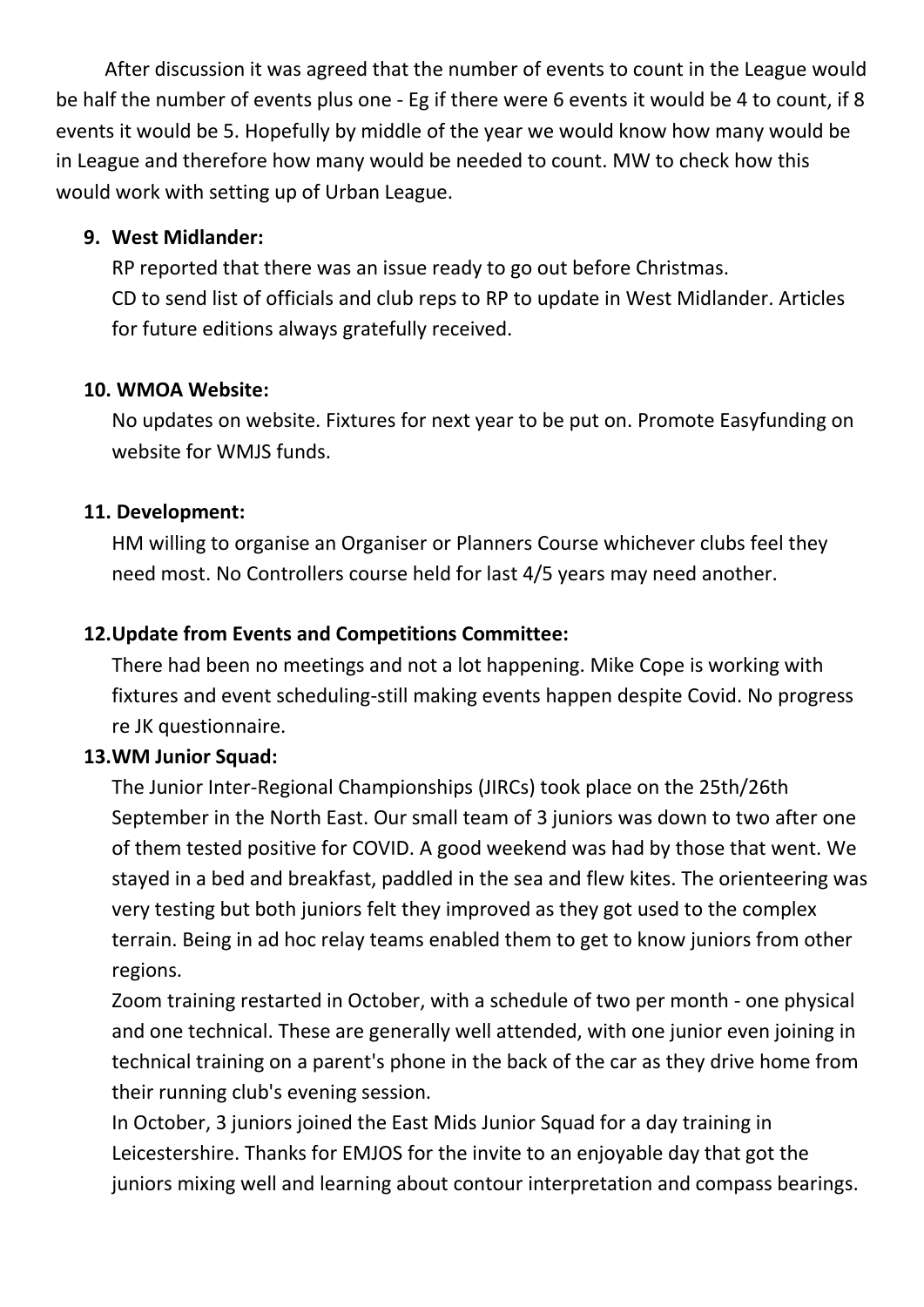The highlight of the autumn was November 19th-21st when a group of 6 juniors, their parents and two coaches spent the weekend in the Lake District, training on Summerhouse Knott, Tarn Hows, competing at Great Tower and staying at Ambleside Youth Hostel. This was very much enjoyed by everyone.

We rounded the year off with a Christmas themed training session on Shoal Hill. Thank you to WCH for sorting out permission for us to use the area and also for providing two coaches to carry out the training - Mike Barnby and Neil Adams. Also in December, Kirsten represented WMJS at the JROS AGM. JROS summer tours and the new Talent South/North/Scotland programmes were discussed. At least one of the tours is looking for a cook, so please get in touch if you know of anyone that would be interested.

Looking forward to next year, we are going to continue with the schedule of Zoom trainings twice a month and will be looking for dates and areas for day trainings. Any juniors (M/W12-M/W18) who are successfully completing orange courses or above should get in touch if they'd like to join us.

## **14. Club Round-Up:**

**HOC:** JL- WM League event at Dudmaston in January. Event on Malverns planned for later in the year. Holding Thursday winter night league events. MapRun street league coming up. Coaching Series based round Baggeridge area in Spring – led by Kirsten Mitchell and Adrian Bailey aimed at newcomers. Have had a trickle of new members.

**OD:** BE- schedule of events one a month to end of March. Permissions getting easier. Pleased with turn out at Brandon Wood.

**WCH:** JH- struggling to put on same number of events as in previous years. Focus on CATI for newcomers to try and build up membership.

**COBOC:** No report.

**POTOC:** HM-. Park League set up consisting of 5 events with 3 to count. Trophies for winners. Details on website. 3 new areas mapped to be used for Saturday morning events next year.

**WRE:** RL and RP: Unlikely to hold any WM events until after the Summer.

#### **15. AOB:**